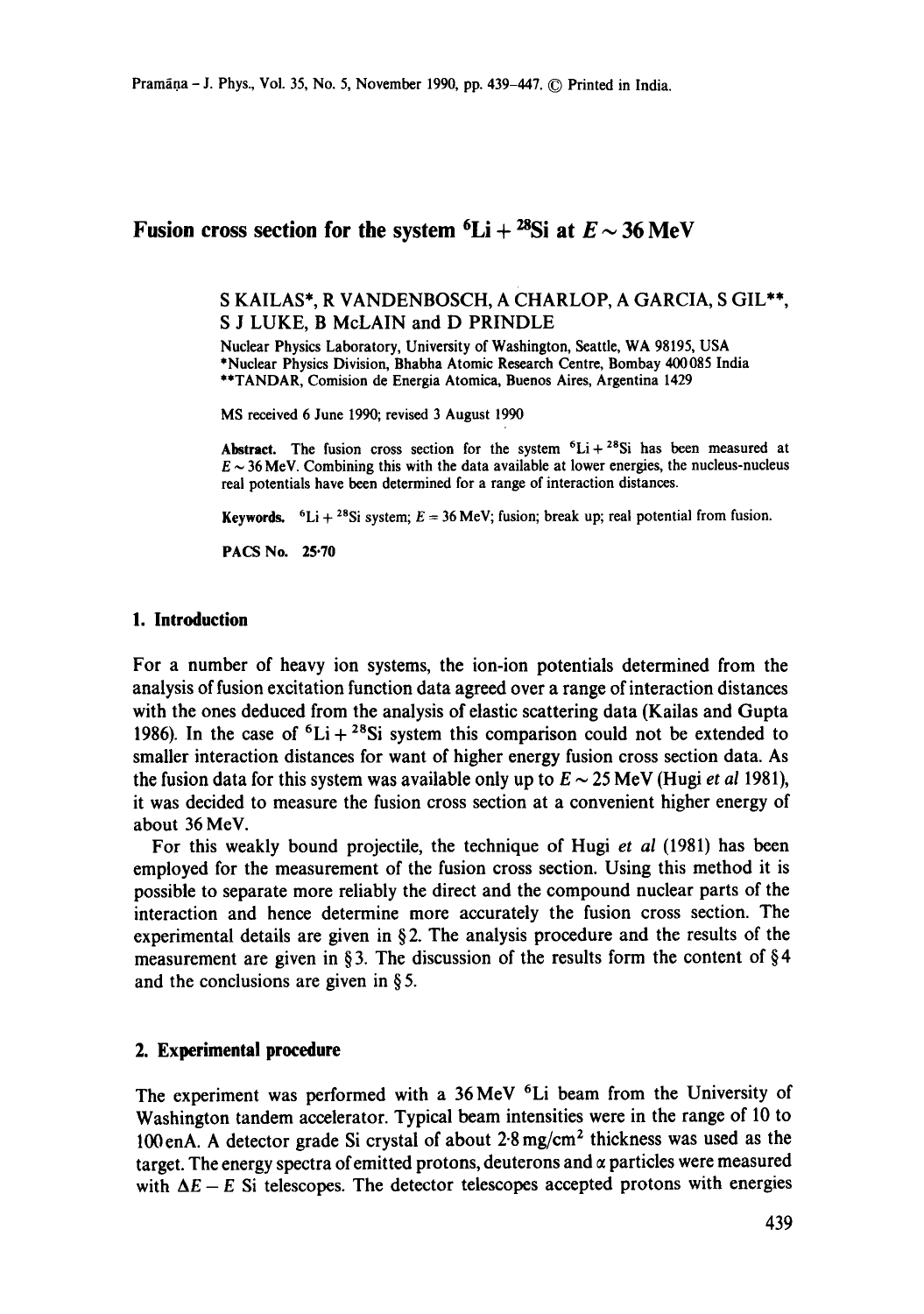between 5 and 19 MeV, deuterons with energies between 5 and 25 MeV and  $\alpha$  particles with energies from 6 to 37 MeV. The particle spectra were measured at several angles between 8° and 155°. The angular resolution of the counters was better than  $\pm 0.8$ °. The cross sections were normalized to the elastic scattering yields monitored at a fixed angle. They were also independently determined making use of target thickness, beam intensity and solid angle values. The error on the absolute normalization of cross section is of the order of  $\pm 5\%$ . No prominent elastic peaks corresponding to scattering from lighter contaminants like O and C were observed and it was estimated that their amounts would be less than  $100 \,\mu g/cm^2$ . Further by measuring the elastic yield from a carbon target of known thickness and comparing with the spectrum from the Si target corresponding to the expected position of scattering from C, the amount of C present in the Si target has been estimated to be of the order of  $20 - 40 \,\mu g/cm^2$ .

No correction was made from the observed yields for possible contributions from O/C. The spectra were however corrected for the distortion introduced by the thick target.



**Figure 1.** The proton spectra from the reaction <sup>28</sup>Si(<sup>6</sup>Li, *p*) measured at  $\theta = 60^{\circ}$ , 90°, 120° and 155°. The histograms represent the results from PACE calculation. The dashed histogram is obtained by adding the break up fusion component as discussed in the text. The cross-sections, the angles and the energies are in the laboratory system,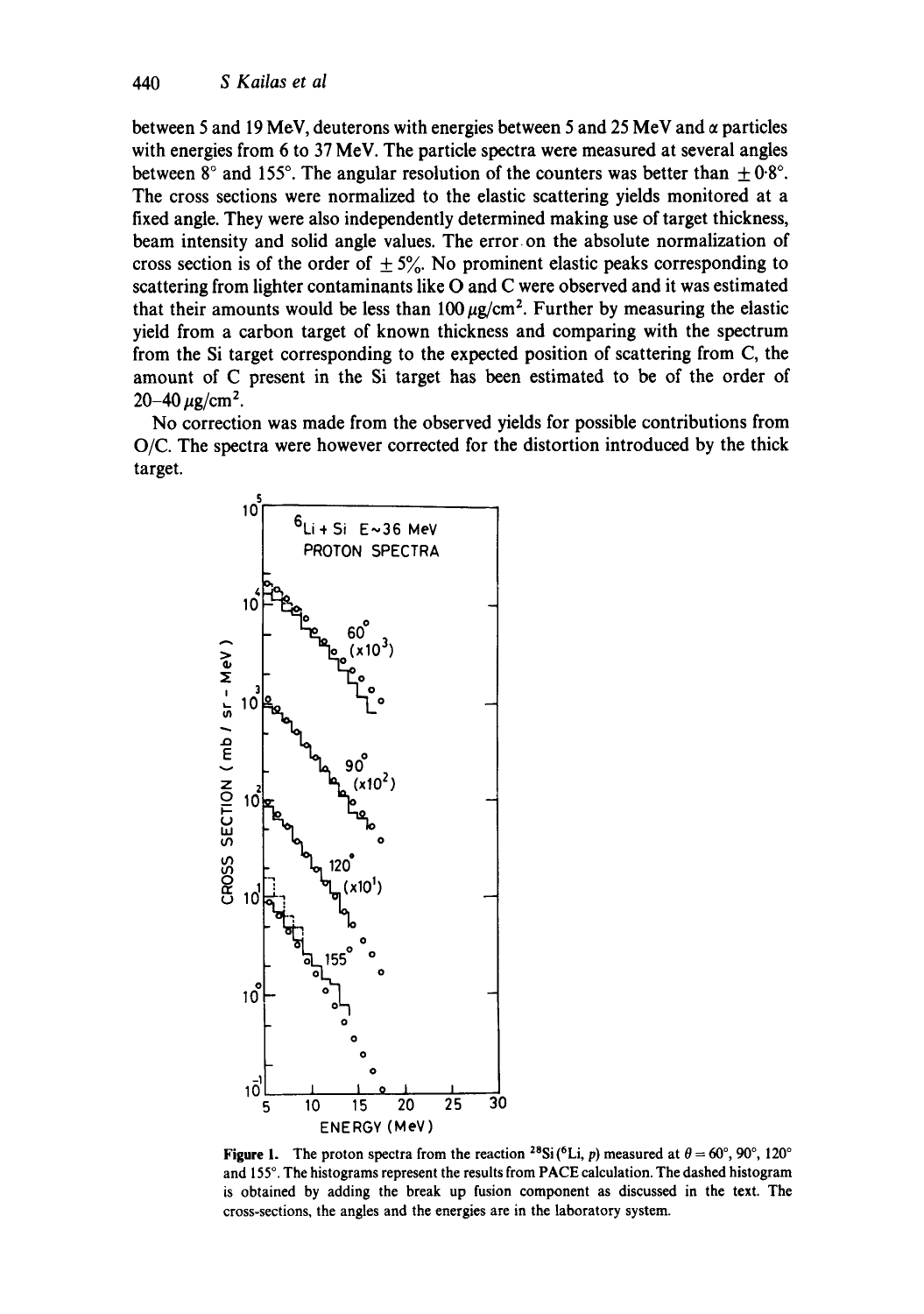

**Figure 2.** The alpha spectra from the reaction <sup>28</sup>Si(<sup>6</sup>Li,  $\alpha$ ) measured at  $\theta = 60^{\circ}$ , 90°, 120° and 155°. The histograms represent the results from PACE calculation. The dashed histogram is obtained by adding the break up fusion component as discussed in the text. The continuous line for  $\theta = 60^\circ$  spectrum is obtained by adding the  $\alpha$  break up contribution to the evaporation spectrum calculated using the code PACE. The cross sections, the angles and the energies are in the laboratory system.

The energy calibration of the particle spectra was accomplished by making use of  $241$ Am alphas, elastic/inelastic scattering of proton from  $12$ C, elastic scattering of <sup>6</sup>Li from Si and proton recoils from the reaction  ${}^{1}H(^{6}Li, {}^{1}H)^{6}Li$ . The measured proton and alpha spectra integrated over 1 MeV energy bins at  $\theta = 60^{\circ}$ , 90°, 120° and 155° are shown respectively in figures 1 and 2. The spectra in the forward angles are dominated by the break up (Tabor *et al* 1982; Utsunomiya *et al* 1983) of the projectile into fragments like deuterons, alphas and other particles. In figure 3 the spectra of alphas and deuterons measured in the forward angles are shown and the characteristic break up bumps at (1/3) E (Li) in the case of deuterons and at (2/3) E (Li) in the case of alphas can be clearly seen respectively in the deuteron and alpha spectra. It is found that the break up yield exponentially decreases with increase of scattering angle and the centroid of the break up peak changes with  $\theta$  approximately as  $\cos^2(\theta)$ .

Using these characteristic features the break up cross section can be reliably estimated.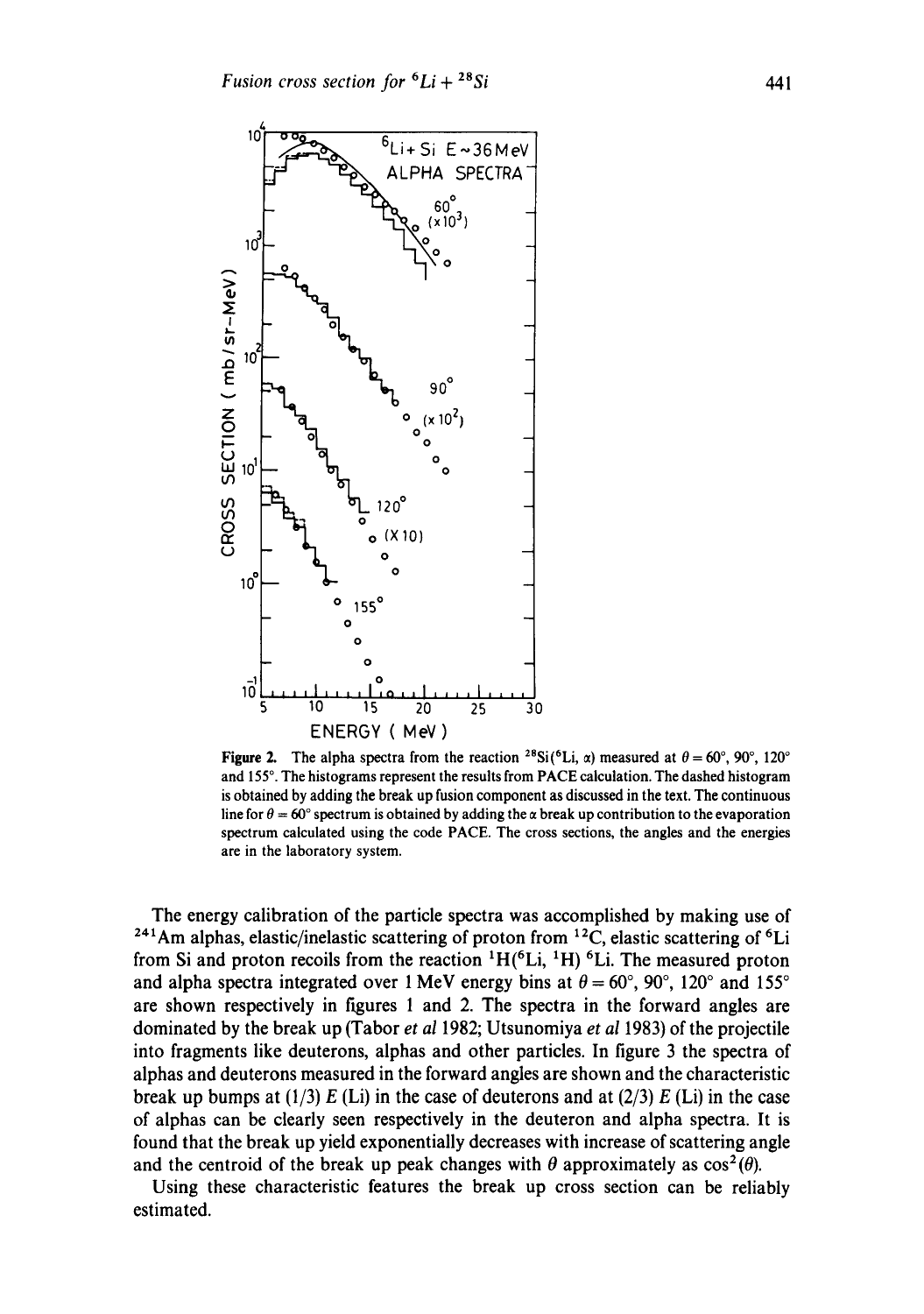

Figure 3. The alpha and the deuteron spectra measured from the reaction  ${}^{6}Li + {}^{28}Si$  in the forward angles of  $8^\circ$  to  $20^\circ$ . The break up peaks dominate the spectra. The fits to the break up region are shown as continuous lines. The spectra and the angles are in the laboratory system.

## **3. Analysis and results**

### 3.1 *Break up cross section*

The spectra in the forward angles, though dominated by break up process on the higher energy side, have a distinctive component on the lower energy side mainly arising from the compound nuclear evaporation process. Hence a proper analysis of the spectra should include both these contributions. The spectra have been analyzed making use of the expression

$$
Y = YEV + YBU
$$
  
\n
$$
= NEV(E - Vc)1/2 exp \left[ -\frac{E + E0 - Vc + 2\sqrt{E0(E - Vc)} cos(\theta)}{T} \right]
$$
  
\n
$$
+ \frac{NBU}{\sqrt{2\pi} \sigma} exp \left[ -\frac{(E - EBU)2}{2\sigma2} \right]
$$
 (1)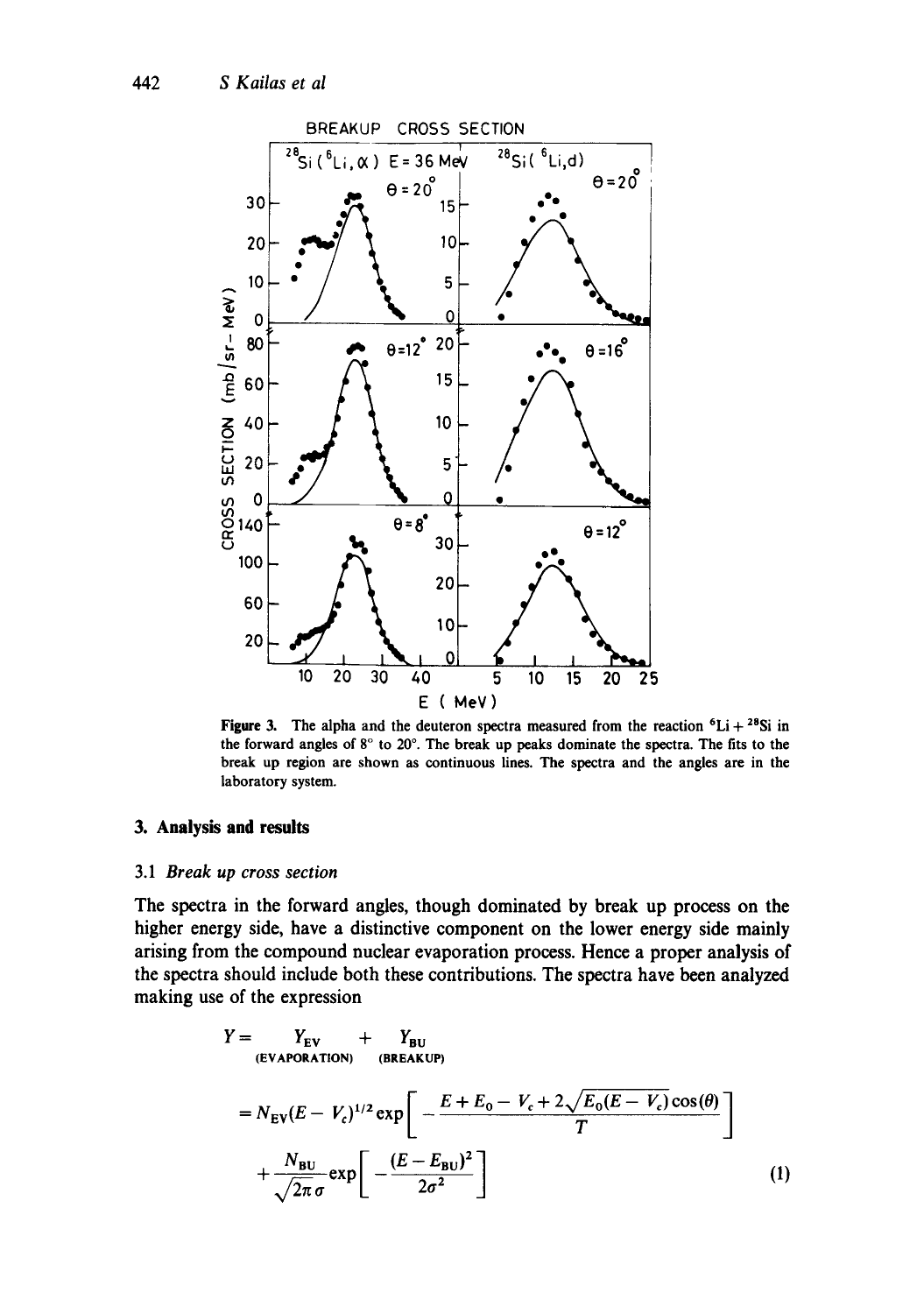$V_c$  = Coulomb energy =  $(Z_T Z_P e^2/r_c (A_T^{1/3} + A_P^{1/3})(A_T + A_P/A_T)(r_c = 1.44)$  where Tand P stand for target and projectile (ejectile). The various parameters  $N_{EV}$ ,  $E_0$ , T,  $N_{BU}$ ,  $E_{\text{BU}}$ ,  $\sigma$  were suitably varied to determine the break up yields at various  $\theta$  values. The average  $E_{BU}$  values of alpha and deuteron break up peaks were at 22.4 and 12.3 MeV respectively. The average  $\sigma$  values of alpha and deuteron peaks were found to be 5.1 and 4.0 MeV respectively.

In figure 3 the fits due to break up part alone are shown and they reproduce well the break up region of spectra. The break up cross sections so determined have been fitted in the forward angular region by an exponential function of the form  $a \exp(-b\theta)$ (a, b are adjustable parameters) and then angle integrated to obtain the total break up cross section. The alpha and the deuteron break up cross sections have been determined to be 500  $\pm$  80 and 200  $\pm$  30 mb respectively. As the break up proton has an energy centred at (1/6) E (Li) ~ 6 MeV which strongly overlaps with the proton evaporation region, it has not been possible to determine reliably the proton break up cross section. The  ${}^{3}$ He and  ${}^{3}$ H break up peaks are also seen in their respective spectra but their cross sections are not very large. The alpha and the deuteron break up cross sections obtained for  ${}^{6}Li + {}^{28}Si$  system compare favourably with the corresponding values of  $376 \pm 38$  and  $259 \pm 26$  mb obtained for  ${}^{6}Li + {}^{27}Al$  system (Tabor *et al* 1982). For the <sup>6</sup>Li + <sup>28</sup>Si system the total break up cross section (fragments  $\alpha + d$ ) is ~ 700 mb. This is about 40% of the total reaction cross section deduced from the fit to the elastic scattering data.

#### 3.2 *Fusion cross section*

In order to determine the fusion cross section, the procedure of Hugi *et ai* (1981) has been followed in the present work. They determined the fusion cross section by first measuring the proton and the alpha spectra at several angles, followed by a statistical model analysis of the data. For the statistical model analysis we considered the data in the  $\theta$  range 90° to 155°. The Monte carlo statistical model code PACE (Gavron 1980) has been used for the analysis. The fusion cross section  $\sigma_{\text{FUS}}$  is given as

$$
\sigma_{\text{FUS}} = \pi \lambda^2 \sum (2l+1) T_l \tag{2}
$$

with  $T_i = [1 + \exp((l - l_{max})/\Delta))]^{-1}$ .  $\Delta$  is a diffuseness parameter. In the present work we have taken  $\Delta = 1$  (deduced from  $\sigma_l$  versus *l* plot). The variable  $I_{\text{max}}$  is determined by the total fusion cross section. In the present case we varied  $\sigma_{\text{FUS}}$  such that we obtained best fit to the proton and alpha spectra measured for angles from  $\theta = 90^{\circ}$ to 155°. The transmission coefficients for the light particle emission  $(n, p, \alpha)$  were determined using the optical model potentials of Perey and Perey (1976) and Huizenga and Igo (1962). The level density  $\rho(E_x, J)$  used for  $E_x$  above 5 MeV is given as

$$
\rho(E_x, J) = \rho_0(U)(2J+1) \exp\left\{2\left[a(U - E_{\text{rot}}(J))\right]^{1/2}\right\} \tag{3}
$$

where  $U = E_x - P$ ,  $P =$  Pairing energy and Erot  $(J) =$  rotational energy. We took  $\rho_0(U)$  from Gilbert and Cameron formula (1965). The deexcitation process is followed by a Monte carlo procedure. The level density parameter 'a' changes the shapes of the particle spectra and the absolute magnitudes are decided primarily by  $l_{\text{max}}$  (Jarczyk *et al* 1978) or equivalently  $\sigma_{\text{FUS}}$  the quantity we are interested in determining. After preliminary searches on the statistical model parameters we made extensive calculations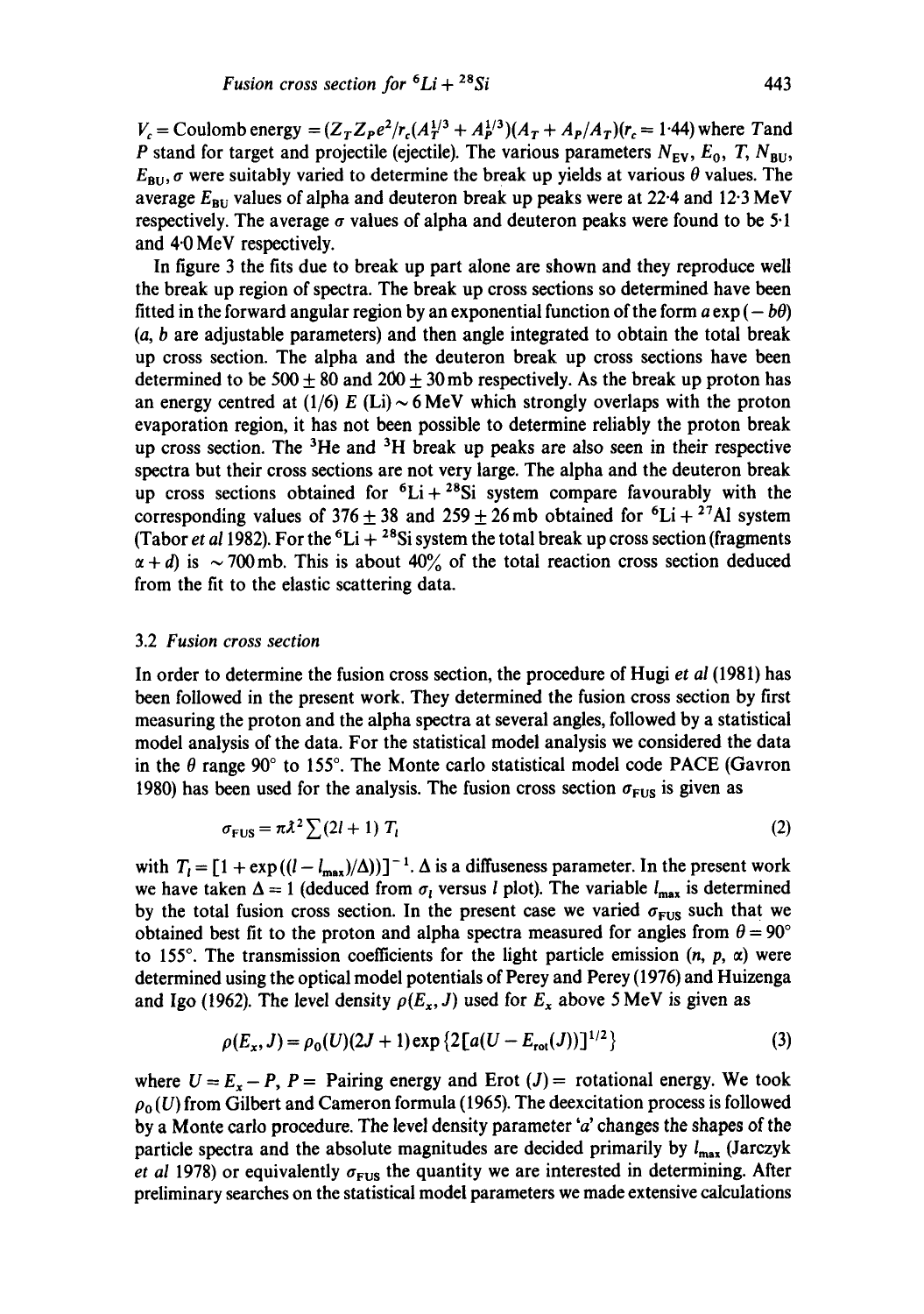with  $a = A/8$ , moment of inertia as given by the rigid body estimate and the optical model parameters as discussed above. By adjusting  $\sigma_{\text{FUS}}$  cross section and hence  $l_{\text{max}}$ we obtained fits to the particle spectra. This has yielded  $\sigma_{FUS}$  values in the range 850 to 950 mb. In spite of using  $10<sup>5</sup>$  cascades in the Monte carlo calculations, we could not get statistically significant cross sections for higher energy regions of the spectra. Hence the comparison of the theory and the experiment could not be extended beyond the energies shown in figures 1 and 2. The histograms in these figures represent the calculations made using PACE code.

### **4. Discussion on**  $\sigma_{\text{FUS}}$  **measurement and extraction of ion-ion potential**

Even though a very good fit to the evaporation region of the particle spectra was possible for angles beyond  $90^\circ$ , the calculation was discrepant with the data at smaller  $\theta$  values. The reasons for this discrepancy were explored. Firstly, the influence of break up contributions in the evaporation region as well as in the higher energy region was considered. Extrapolating the angular distribution of break up process observed for angles up to 30 ° to larger angles gave an estimate of this process at other angles. The break up peak centroid was also adjusted for  $\theta$  variation. For example for  $\theta = 60^{\circ}$  in the case of alphas the centroid energy is close to 10 MeV and with  $\sigma = 5.1$  MeV, we determined the energy spectrum due to break up process. This when added to the evaporation yield as calculated by PACE gave the continuous line as shown in figure 2. This dearly demonstrates the importance of break up contributions in forward angles spectra.

There is also yet another contribution which needs to be considered. This is the process of break up fusion (Utsunomiya *et al* 1983; Belery *et al* 1987) in which one of the fragments from the projectile after break up fuses with the target giving rise to light particles from the evaporation process. An estimate of the contribution of light particles due to break up fusion-alpha and deuteron break up with the resulting deuteron fusing with the Si target giving rise to protons and alphas is made as follows. It is seen that from break up  $\sigma_a > \sigma_d$ . This difference may be due to the fact that the alpha particles can be produced in more ways than the deuterons (Utsunomiya *et al*  1983). We make the simple assumption that the difference arises due to the fact these deuterons  $(\sigma_{\alpha} - \sigma_d)$  are perhaps absorbed by the target by break up fusion process as discussed above. As break up is a direct reaction it takes place preferentially on the surface of the target nucleus. For an approximate value of  $\sigma_{\text{FUS}} \simeq 900 \text{ mb}$ , we can deduce  $l_{\text{FUS}} = 13.2$ .  $((\sigma_{\text{FUS}}/\pi\lambda^2) = (l_{\text{FUS}} + 1)^2)$ . As the deuteron has the same velocity as <sup>6</sup>Li, the angular momentum of deuteron will scale as  $(2/6)l_{\text{FUS}} \sim 5$ . Starting with  $E_d = 12$  MeV (2/6  $E_{Li}$ ) interacting with Si target we made a statistical model calculation assuming  $\sigma_{FUS}(d) \simeq 300$  mb. ( $\sigma_a - \sigma_d = 500-200$ ). Further we assigned all this cross section to  $1 = 5$ .  $(\sigma_{FUS}(d) = \sigma_l(l = 5))$ . The proton and the alpha evaporation cross sections calculated by this procedure when added to the evaporation calculation made for the Li beam interacting with Si results in the dashed histograms shown in figures 1 and 2. As can be seen from the figures, this extra contribution arising due to break up fusion leads to better agreement with the data for alphas. However in the case of protons, there is a good agreement between theory and experiment at  $\theta = 60^{\circ}$ , but not at  $\theta = 155^{\circ}$ . The calculations over predict considerably the proton data at 155°.

In the present statistical model code we have not included the decay of the compound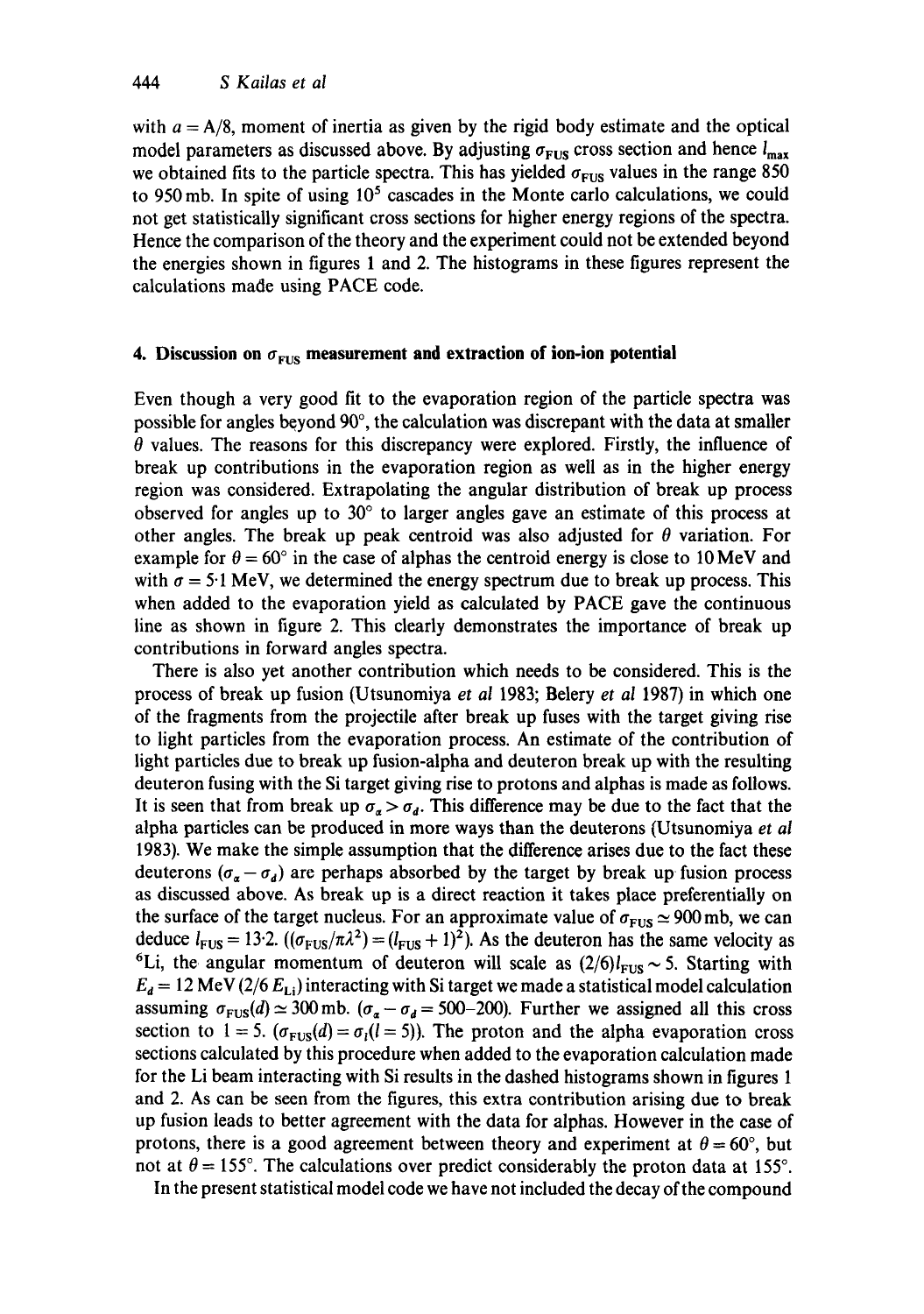nucleus with the emission of deuterons. The evaporation cross section for this channel is about 50 mb. Inclusion of this channel in the calculation with  $\sigma_{FUS}$  fixed at the value mentioned above ( $\sim$  900 mb) will lead to some reduction in the values of alpha and proton cross section spectra. Hence in order to make the theory agree with experiment we will have to increase  $\sigma_{\text{FUS}}$  a little.

From the above discussion it is clear that if direct break up and break up fusion components are properly taken into account there could be an improved agreement with the data. We could also make a rough estimate of break up fusion contribution for the case where we assume 300 mb missing deuteron cross section  $(\sigma_a - \sigma_d)$  is due to deuteron fusing with the Si target (as discussed above). From a statistical model calculation we can estimate for Li + Si system with  $\sigma_{FUS} = 900$  mb, the proton multiplicity  $M_p$  to be 1.3. For  $d + Si$  system with  $\sigma = 300$  mb the  $M_p$  is 0.5. Therefore the percentage of protons from deuteron fusion is  $(300 \times 0.5)/(900 \times 1.3) \times 100 = 13$ . It can be concluded that the break up fusion is not negligible and it could be 10 to 15% and the present data are consistent with this estimation. We estimate the fusion cross section for Si + Li system to be  $900 \pm 90$  mb. This is in good agreement with the Bass model estimate which is 880 mb. Adding the fusion cross section of 900 mb with the break up cross section  $(\alpha + d)$  we get the total cross section to be 1600 mb which compares favourably with the reaction cross section value of 1750 mb.

The main motivation for measuring the fusion cross section at  $E = 36$  MeV is to combine this with the other fusion cross section values measured at lower energies to determine  $V_{\rm N}(Li + Si$  real potential) versus R (interaction distance) by the procedure discussed by Bass (1977) and Kailas and Gupta (1986). We refitted the fusion excitation function for the  $Li + Si$  system using the expression

$$
\sigma_{\text{FUS}} = 10\pi\rho(\rho - D)\text{mb}
$$
  
\n
$$
\rho = mE + b \text{ fm}
$$
  
\n
$$
D = \frac{1.44 Z_{\text{Li}} Z_{\text{Si}}}{E} \text{ fm}
$$
  
\n
$$
m = (\text{fm/MeV})
$$
  
\n
$$
b = (\text{fm}).
$$
\n(4)

The best fit parameters are  $m = -0.101 \pm 0.022$  and  $b = 9.566 \pm 0.486$ . The fit to the fusion data is shown in figure 4a. The  $V_N$  and R values deduced starting with these parameters are shown by the continuous line in figure 4b. The dashed line is the one obtained from an analysis of elastic scattering data. It is found that the potentials obtained by both the methods agree very well up to an interaction distance approximately equal to sum of the half density radii  $(R \sim 5 \text{ fm})$ . At smaller values of  $R(R < 4.5 \text{ fm})$ , the two potentials differ considerably. As there is considerable overlap of target and projectile at smaller distances, the potentials determined at these distances may have large uncertainties and it may not be very meaningful to compare the potentials at distances very much smaller than sum of the half density radii of the interacting ions. It may be mentioned that with the excitation function data available earlier (up to 25 MeV) we could make a reliable comparison of the potentials (deduced by the two methods) only up to  $R \sim 6$  fm. The present additional measurement at  $E \approx 36$  MeV has made it possible to extend the comparison of the potentials to smaller distances.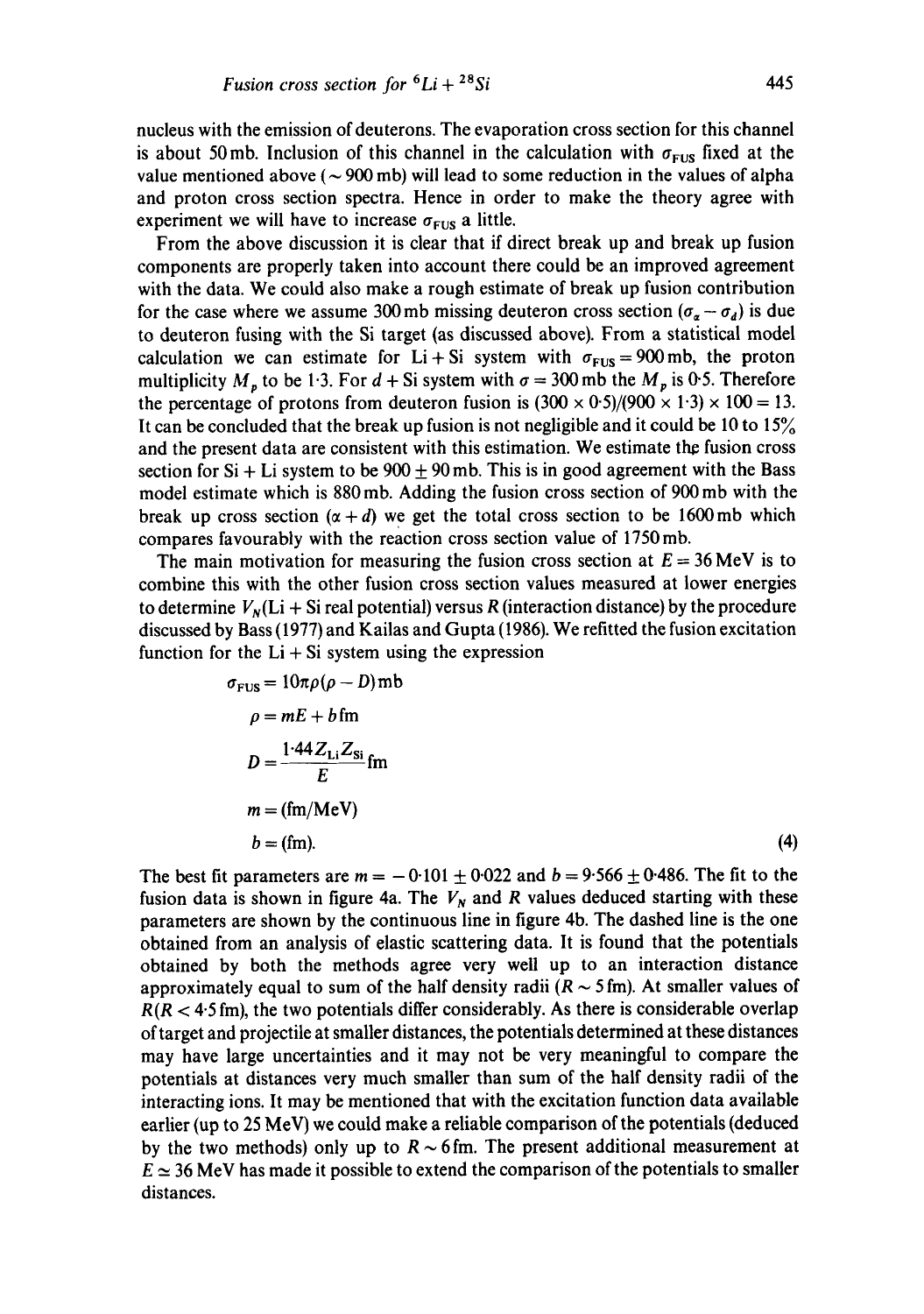

**Figure 4a.** The fusion excitation function for the system  ${}^{6}Li + {}^{28}Si$  and the fit to the data using the prescription discussed in the text. The highest energy point is from the present work and the rest are from Hugi *et al* (1981). The deduced R values are as indicated. (bottom). Figure 4b. The real potential values  $V_N$  plotted as a function of the interaction distance R. The dashed line is obtained from analysis of elastic scattering data. The continuous line is obtained from analysis of fusion excitation function data. (top)

## **5. Conclusion**

In the present work we have reported the measurement of.the fusion cross section for the system  ${}^{6}Li + {}^{28}Si$  at a bombarding energy of 36 MeV. Combining this with the other values available at lower energies we have deduced the real potential values at several values of R. It is found that there is a good agreement between the potentials determined from analysis of fusion and elastic scattering analyses, thereby confirming our earlier observations.

### **Acknowledgement**

One of us (SK) would like to thank Dr. A Chatterjee for help in making PACE calculations and for useful comments. This work was supported by the Department of Energy, USA and the Department of Atomic Energy, India.

### **References**